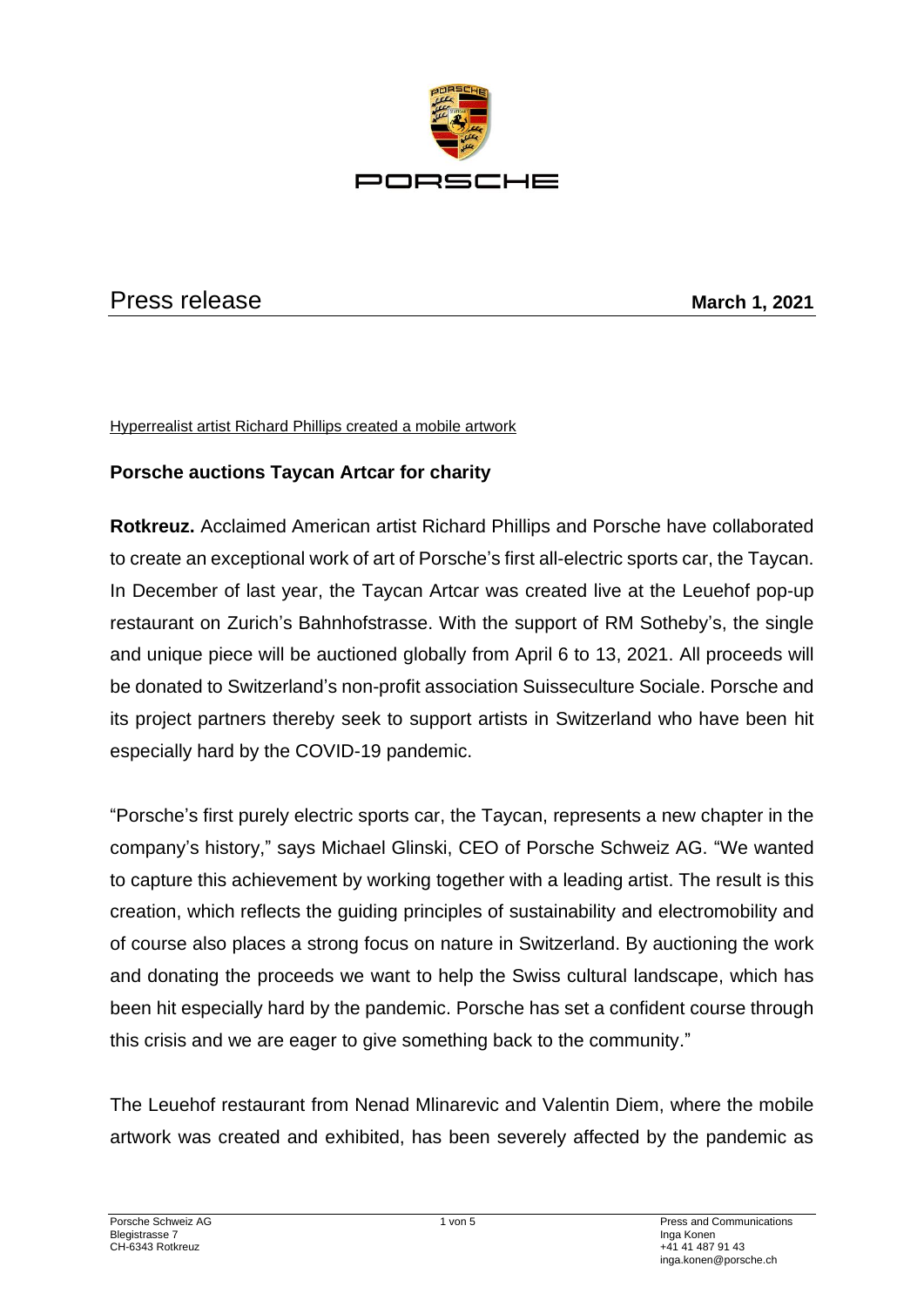well. As a partner of the restaurant, Porsche displayed the Artcar in their culinary art space. As a result of the measures adopted to contain the coronavirus, Leuehof had to close last December and will not be able to reopen, due to the regulations that remain in force. For this reason, the Taycan Artcar will on display in different Porsche Centres in Switzerland: from March 1 at the Porsche Centre Geneva, from March 22 at the Porsche Centre Zurich. After the auction, it will be on display at the Porsche Centre Zug and will be handed over to the highest bidder.

### **The artist and his artwork**

The Taycan Artcar is actually the second round of collaboration between the New Yorkbased artist Richard Phillips and the German sports-car maker. In 2019, Phillips worked with Porsche factory driver Jörg Bergmeister to design a Porsche art car, which then made history at the twenty-four-hour race in Le Mans. When the Porsche 911 RSR from Project 1 Motorsport crossed the finish line to win the GTE Am class, it was the first art car ever to take the laurels in what may well be the world's toughest automotive endurance race.

To create the Taycan Artcar, Richard Phillips applied his large-scale painting from 2010 entitled *Queen of the Night* – inspired by the work of legendary Swiss landscape artist Adolf Dietrich – to the body of a Porsche Taycan 4S. The work shows a threedimensional arrangement of elements and details of the eight-square-meter painting flowing organically up the front hood over the front fenders and across the doors, giving a feeling of speed with the leaves of the night bloom. Moving toward the rear of the Taycan, the painted image glides over the roof and rear fenders as the flora opens to reveal the blue sky and attendant butterflies. "The Queen of the Night livery culminates at the rear of the car with its namesake blossom wrapping completely around the bumper while being dramatically lit up by the Taycan's signature horizontal light bar," as Phillips explains. "Conceptually, my Queen of the Night livery takes into consideration that the design of the Taycan is an instant icon of electric mobility and speed. Its lines and form are that of the artists and designers at Porsche who strove to communicate this feeling at first sight. I greatly respect this objective. The choice to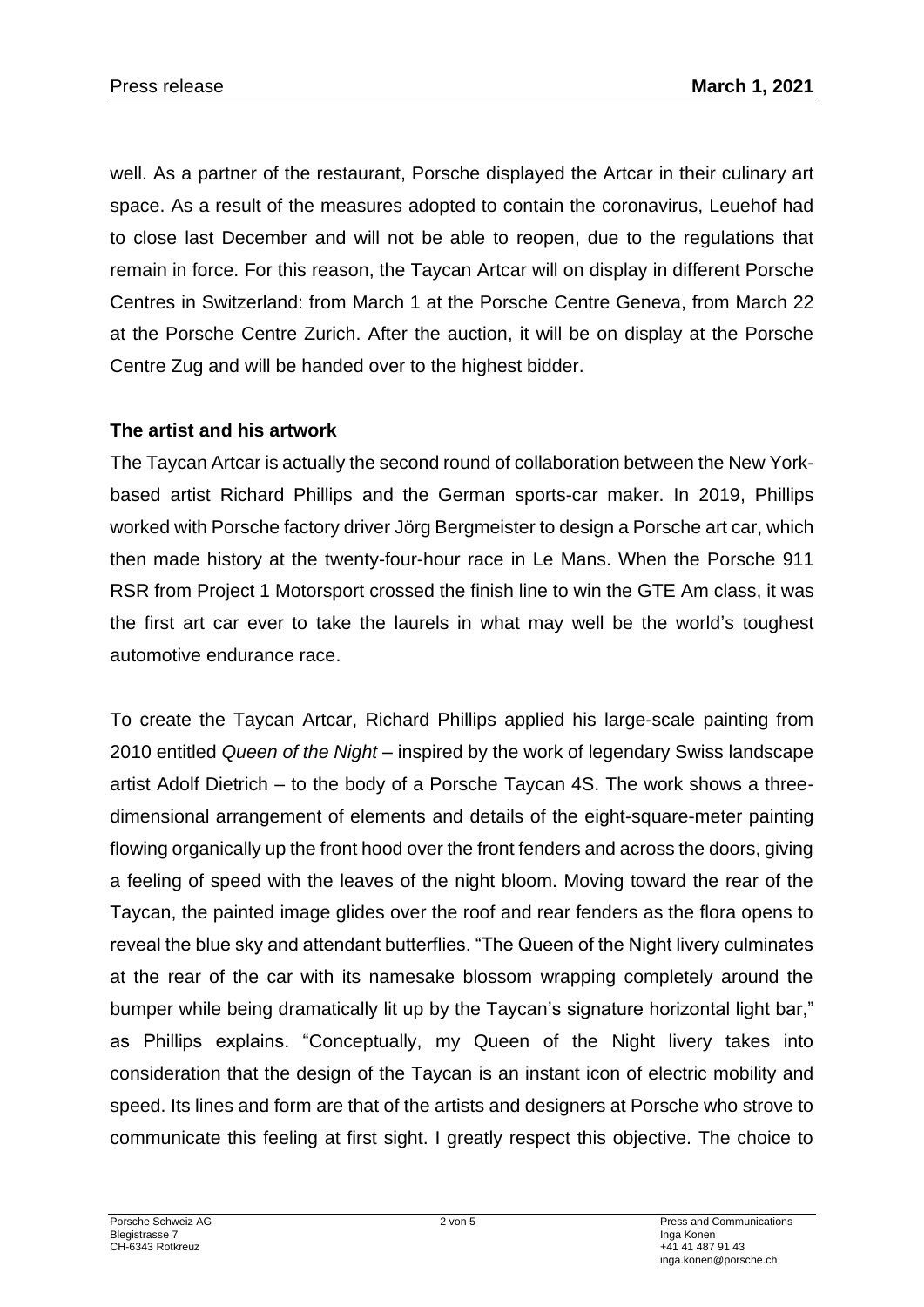work with my Dietrich-inspired painting was to reference the natural environment with its beauty and composition reimagined in concert with the sweeping gestures of the Taycan. Dietrich's intimate relationship to the landscape was more than mere representation of the environment around him. It was to communicate the soul of Switzerland and Lake Constance. His art is universally recognized for this, and is something that I have been deeply moved by."

Distinguished art critic and author Gianni Jetzer, curator-at-large at the Hirshhorn Museum and Sculpture Garden in Washington, D.C., describes the Taycan Artcar as follows: "The breathtaking blue tones of the sky and Lake Constance frame the elaborate composition of succulent plants. This creates an image of serenity and purity that resonates with the emission-free sports car. In contrast to the Italian Futurists of over a century ago, who, fascinated by the roar of gasoline engines brought images of speed, smoke, and furor to life, Phillips imagines an even faster vision of twenty-first-century electrified sports mobility. Inspired by nature, it reflects and integrates the landscapes it passes through while also being environmentally sustainable."

#### **Painting transfer live at the pop-up restaurant**

As was the case in 2019 with the 911 RSR in Le Mans, the German SIGNal Design company was responsible for transferring the painting to the Taycan. Incorporating Phillips's ideas as well as new perspectives and angles, the full-size work was printed on vinyl and applied to the car with heat guns. "It's always a great honor for us to work on creative projects with Richard Phillips – he's an icon," said SIGNal Design CEO Markus Schaeffler. "We got to know his extremely down-to-earth nature and have been on friendly terms ever since. I'm very pleased about that."

### **Support for Swiss cultural creatives**

RM Sotheby's will auction the Taycan Artcar. The online auction will start on April 6, 2021, and run for seven days until April 13 on: [www.rmsothebys.com.](http://www.rmsothebys.com/) The lot includes an exclusive individually tailored tour of Stuttgart-Zuffenhausen – the birthplace of the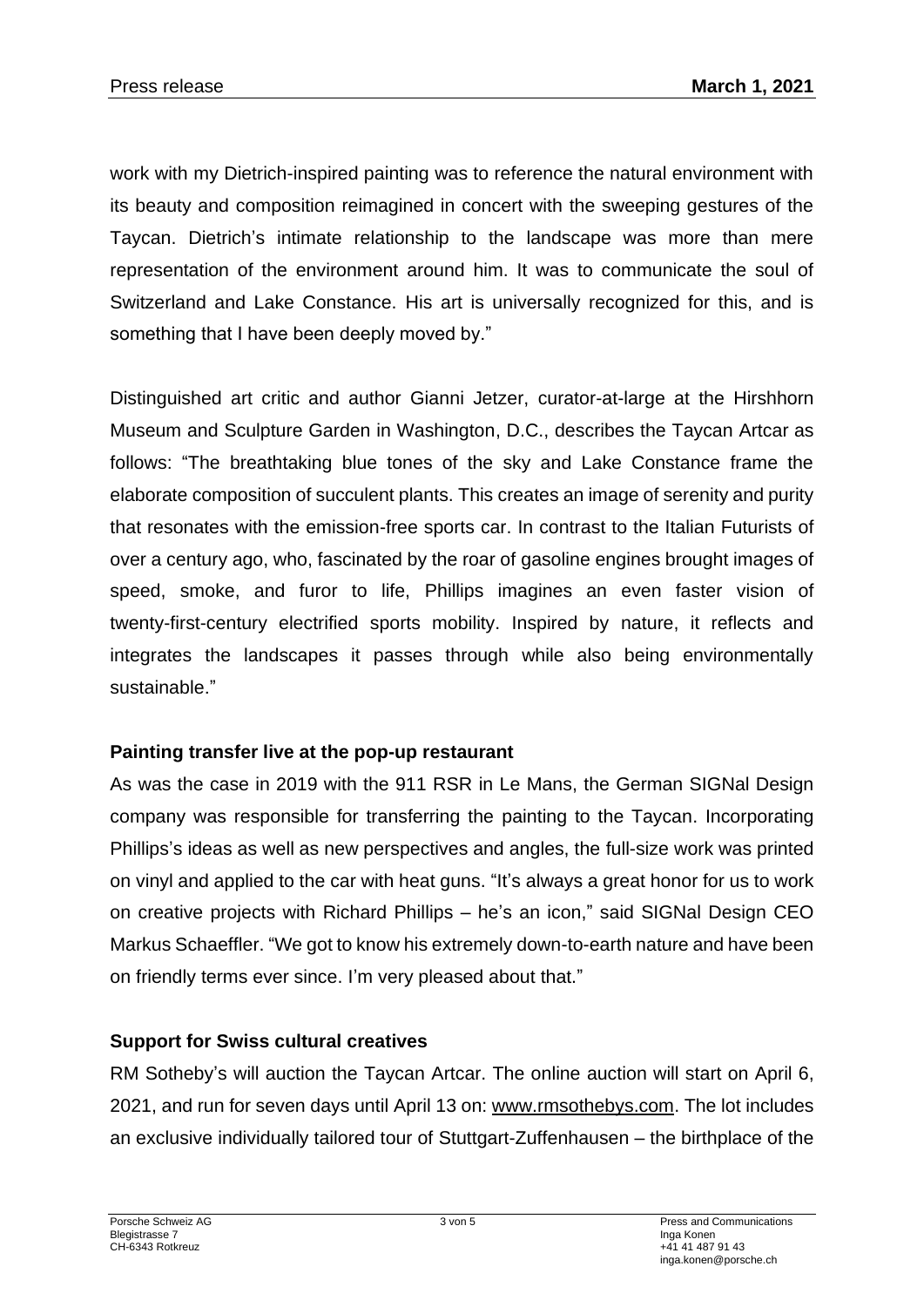Porsche Taycan – with Porsche AG's head of the Taycan model range. The Artcar itself is fitted with added, exceptional customized touches from the Porsche Exclusive Manufaktur: the illuminated door sill panels are inscribed "Queen of the Night" and door projectors illuminate Phillips' signature onto the underfloor when the door is opened.

All of the project partners, including artist Richard Phillips, RM Sotheby's, and the Weiss Falk gallery in Basel, are forgoing a fee or commission to benefit the cause. Porsche Schweiz AG is contributing the Porsche Taycan 4S as well as all related costs to the auction. The entire proceeds will go to the Suisseculture Sociale association.

In addition to financial support, Porsche also expects the project to draw attention to the association's work. In the words of Nicole Pfister Fetz, President of Suisseculture Sociale: "We are grateful for Porsche's commitment to culture in Switzerland and are obviously hoping for a successful result from the auction. Every centime will benefit Swiss creative artists who are in a plight due to the pandemic and have 'fallen through the cracks.'"

The Suisseculture Sociale association supports all full-time professional cultural creatives, regardless of their type of art, who live in Switzerland or hold Swiss citizenship. Founded twenty years ago to support creative artists, it is independent of the public sector. During the COVID-19 pandemic, the Swiss Confederation has entrusted the association with the organization of COVID-related emergency aid. The proceeds from the Taycan Artcar auction are intended for hardship cases who are not otherwise eligible for these assistance measures.

# **Porsche Taycan**

Launched in 2019 as the brand's first all-electric sports car, the Porsche Taycan is a unique combination of typical Porsche performance, connectivity, and all-around everyday practicality. The Taycan 4S is available with two battery sizes and delivers up to 420 kW (571 PS) with the Performance Battery Plus. Last year, the four-door sports sedan, with a total of twenty-seven innovations, was named the most important innovation driver on the global automotive market: at the World Car of the Year Awards